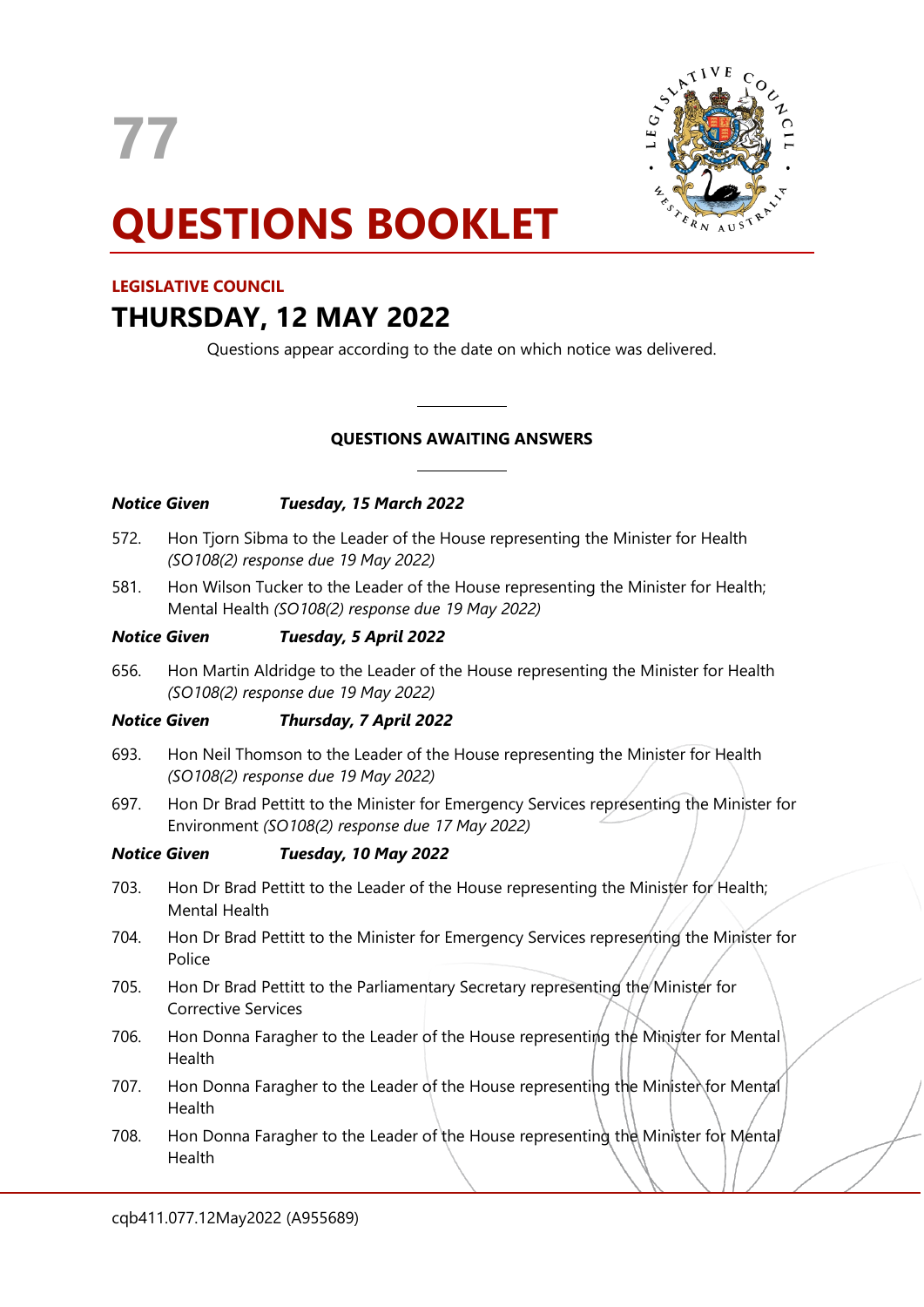# **Questions Awaiting Answers**

- 709. Hon Donna Faragher to the Minister for Regional Development representing the Minister for Youth
- 710. Hon Dr Steve Thomas to the Minister for Regional Development representing the Minister for Water
- 711. Hon Dr Brad Pettitt to the Minister for Emergency Services representing the Minister for Environment
- 712. Hon Wilson Tucker to the Leader of the House representing the Premier
- 713. Hon Wilson Tucker to the Leader of the House representing the Premier
- 714. Hon Wilson Tucker to the Leader of the House representing the Minister for Health
- 715. Hon Wilson Tucker to the Minister for Regional Development
- 716. Hon Dr Steve Thomas to the Minister for Education and Training
- 717. Hon Dr Steve Thomas to the Minister for Volunteering
- 718. Hon Dr Steve Thomas to the Leader of the House representing the Minister for Health
- 719. Hon Dr Brad Pettitt to the Minister for Emergency Services representing the Minister for Environment
- 720. Hon Dr Brad Pettitt to the Minister for Emergency Services representing the Minister for Environment
- 721. Hon Dr Brad Pettitt to the Minister for Emergency Services representing the Minister for Environment
- 722. Hon Dr Brad Pettitt to the Minister for Emergency Services representing the Minister for Environment
- 723. Hon Neil Thomson to the Minister for Emergency Services representing the Minister for Police
- 724. Hon Neil Thomson to the Parliamentary Secretary representing the Minister for Corrective Services
- 725. Hon Neil Thomson to the Minister for Education and Training
- 726. Hon Neil Thomson to the Leader of the House representing the Minister for Health
- 727. Hon Neil Thomson to the Leader of the House representing the Minister for Community Services
- 728. Hon Peter Collier to the Minister for Emergency Services representing the Minister for Police
- 729. Hon Martin Aldridge to the Minister for Emergency Services

## *Notice Given Wednesday, 11 May 2022*

- 730. Hon Donna Faragher to the Minister for Regional Development
- 731. Hon Donna Faragher to the Minister for Education and Training
- 732. Hon Donna Faragher to the Minister for Education and Training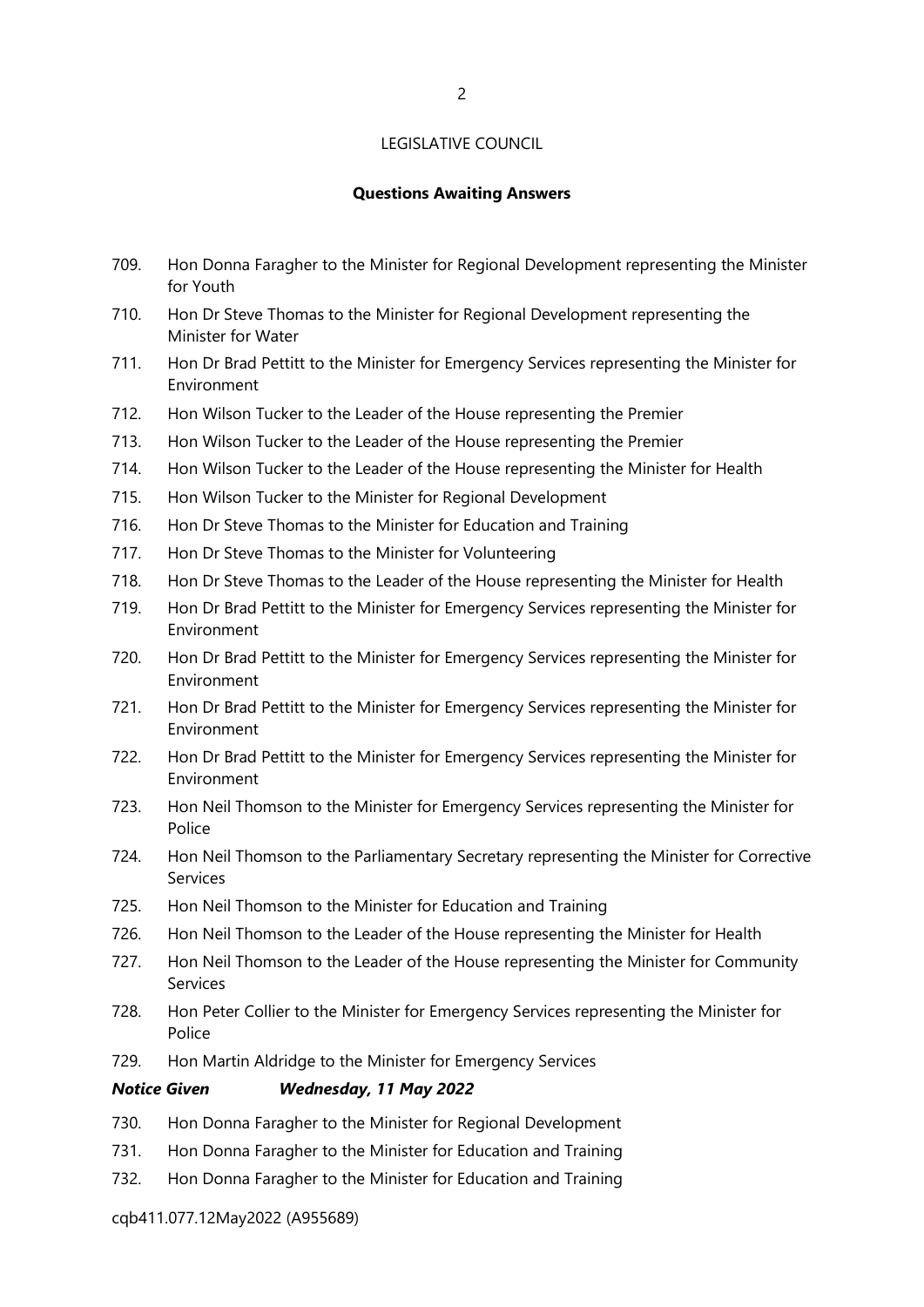# **Questions Awaiting Answers**

- 733. Hon Donna Faragher to the Minister for Education and Training
- 734. Hon Donna Faragher to the Leader of the House representing the Minister for Community Services
- 735. Hon Donna Faragher to the Leader of the House representing the Minister for Health
- 736. Hon Donna Faragher to the Minister for Education and Training
- 737. Hon Donna Faragher to the Leader of the House representing the Minister for Mental Health
- 738. Hon Donna Faragher to the Minister for Education and Training
- 739. Hon Donna Faragher to the Leader of the House representing the Minister for Mental Health
- 740. Hon Donna Faragher to the Leader of the House representing the Minister for Mental Health
- 741. Hon Donna Faragher to the Leader of the House representing the Minister for Health
- 742. Hon Donna Faragher to the Leader of the House representing the Minister for Health
- 743. Hon James Hayward to the Parliamentary Secretary representing the Minister for Energy
- 744. Hon James Hayward to the Minister for Emergency Services representing the Minister for Police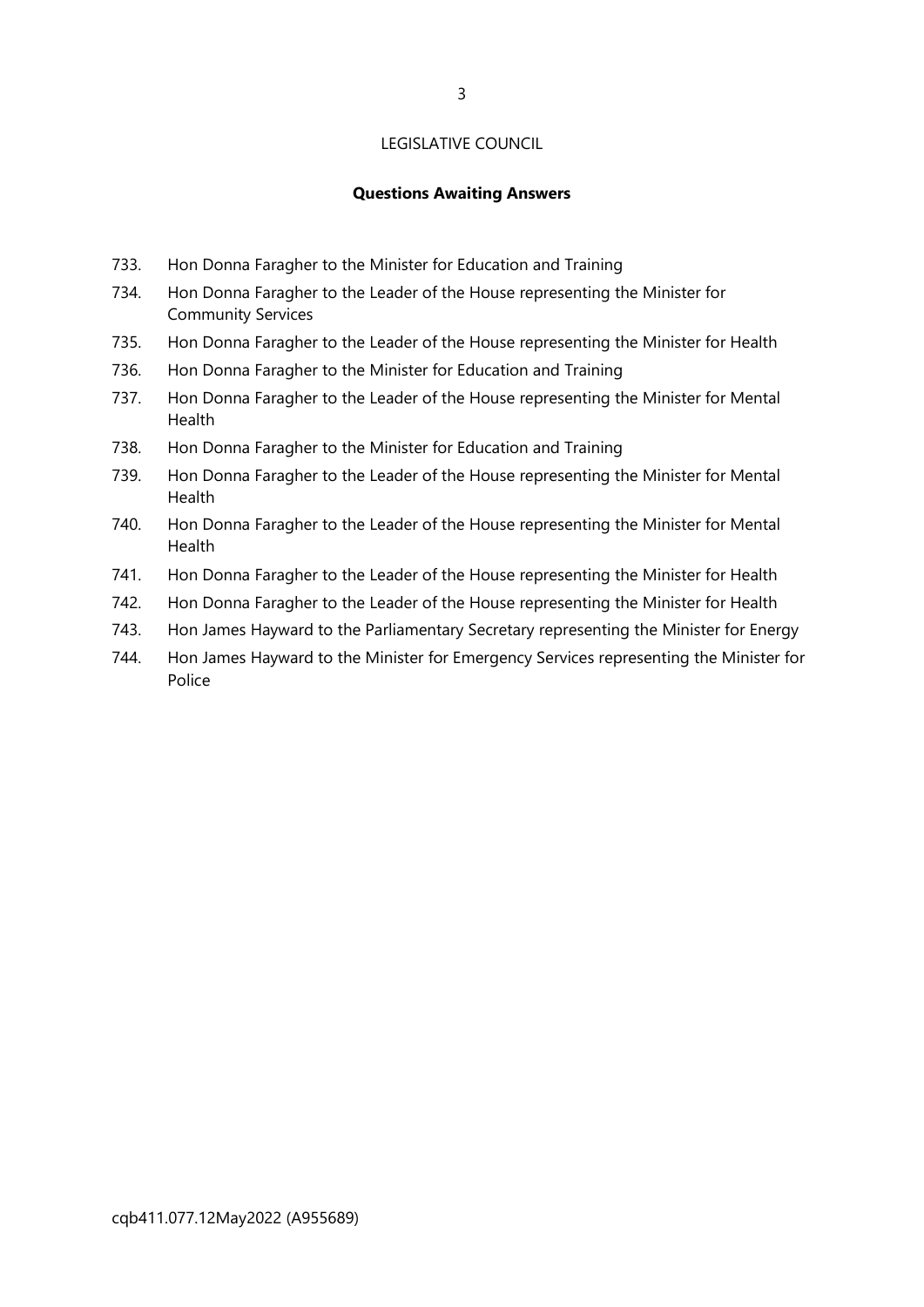4

### LEGISLATIVE COUNCIL

# **QUESTIONS ASKED TODAY**

 $\overline{a}$ 

 $\overline{\phantom{a}}$ 

*Notice Given Thursday, 12 May 2022*

# **745. Hon Dr Brad Pettitt to the Minister for Emergency Services representing the Minister for Racing and Gaming:**

I refer to the recent Northam greyhound track upgrades undertaken by Racing and Wagering Western Australia, based on recommendations made by the University of Technology Sydney (UTS) in 2021. The tracks re-opened on 2 May 2022, and a greyhound died on the track that same day, and I ask:

- (a) which companies were engaged to carry out the upgrades;
- (b) who was ultimately responsible for signing off on the upgrades and whether the track was safe to reopen;
- (c) what was the total cost of the upgrades;
- (d) how many and which of the recommendations made by the UTS in 2021 have been implemented at Northam; and
- (e) how did a fault of the lure result in the greyhound death on 2 May 2022?

# **746. Hon Dr Brad Pettitt to the Minister for Emergency Services representing the Minister for Racing and Gaming:**

I refer to the greyhound track upgrades to be undertaken by Racing and Wagering Western Australia at Mandurah and Cannington, based on recommendations made by the University of Technology Sydney (UTS) in 2021. The works follow on from track upgrades recently completed at Northam and are not scheduled to commence in March 2023, despite the majority of injuries occurring at Cannington, and I ask:

- (a) which companies have been awarded contracts to carry out the upgrades at each track;
- (b) who is ultimately responsible for signing off on the upgrades at each track and whether the track is safe to reopen;
- (c) what are the estimated upgrade costs at each track for:
	- (i) track and safety measures for the greyhounds;
	- (ii) public and participant amenities; and
	- (iii) in total; and
- (d) how many and which of the recommendations made by the UTS in 2021 will be implemented at each track?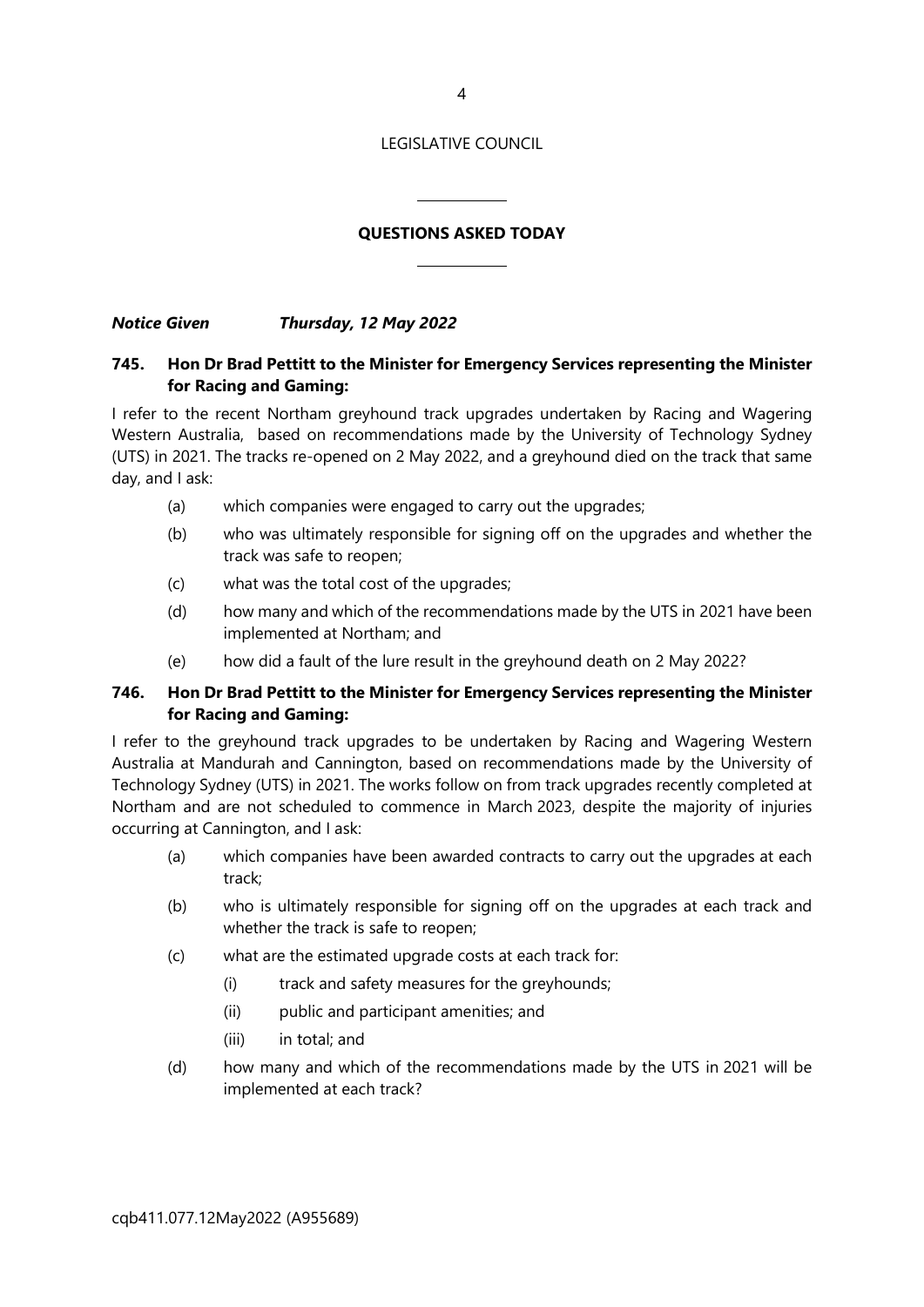## **Questions Asked Today**

# *Notice Given Thursday, 12 May 2022*

# **747. Hon Dr Brad Pettitt to the Minister for Emergency Services representing the Minister for Racing and Gaming:**

- (1) When a greyhound is entered into Racing and Wagering Western Australia's Greyhound Injury Full Recovery Scheme (GIFRS):
	- (a) what kennels is the dog placed into; and
	- (b) is the property attended by at least one person at all times?
- (2) Given the Governments intention to privatise the TAB, will the Minister identify:
	- (a) who will be responsible for the "no worse off clause" once the TAB is privatised; and
	- (b) what conditions are anticipated to apply to that clause?
- (3) If no to (2), when will this information be publicly available?

# **748. Hon Dr Brad Pettitt to the Minister for Emergency Services representing the Minister for Racing and Gaming:**

Will the Minister table the following greyhound track information for the period 1 January 2021 to 30 April 2022 for Cannington and Mandurah, and from the Racing and Wagering Western Australia standards inspection conducted on 8 April 2022 at Northam:

- (a) harrowing frequency and depth;
- (b) data received from profiling each track to identify and record fractures and/or layers within the track sand;
- (c) measurement results of impact attenuation of the track sand; and
- (d) data recorded to check surface moisture and firmness?

# **749. Hon Dr Brad Pettitt to the Minister for Emergency Services representing the Minister for Racing and Gaming:**

I refer to the injuries suffered by the greyhound Sandgroper whilst competing in race 3 at Cannington racetrack on Wednesday, 4 May 2022, which sadly resulted in Sandgropers death, and I ask:

- (a) why is the footage of that race not available;
- (b) if the footage is considered to be too graphic for publication;
- (c) why do race meets continue to be marketed as 'family fun' events; and
- (d) why are children able to attend?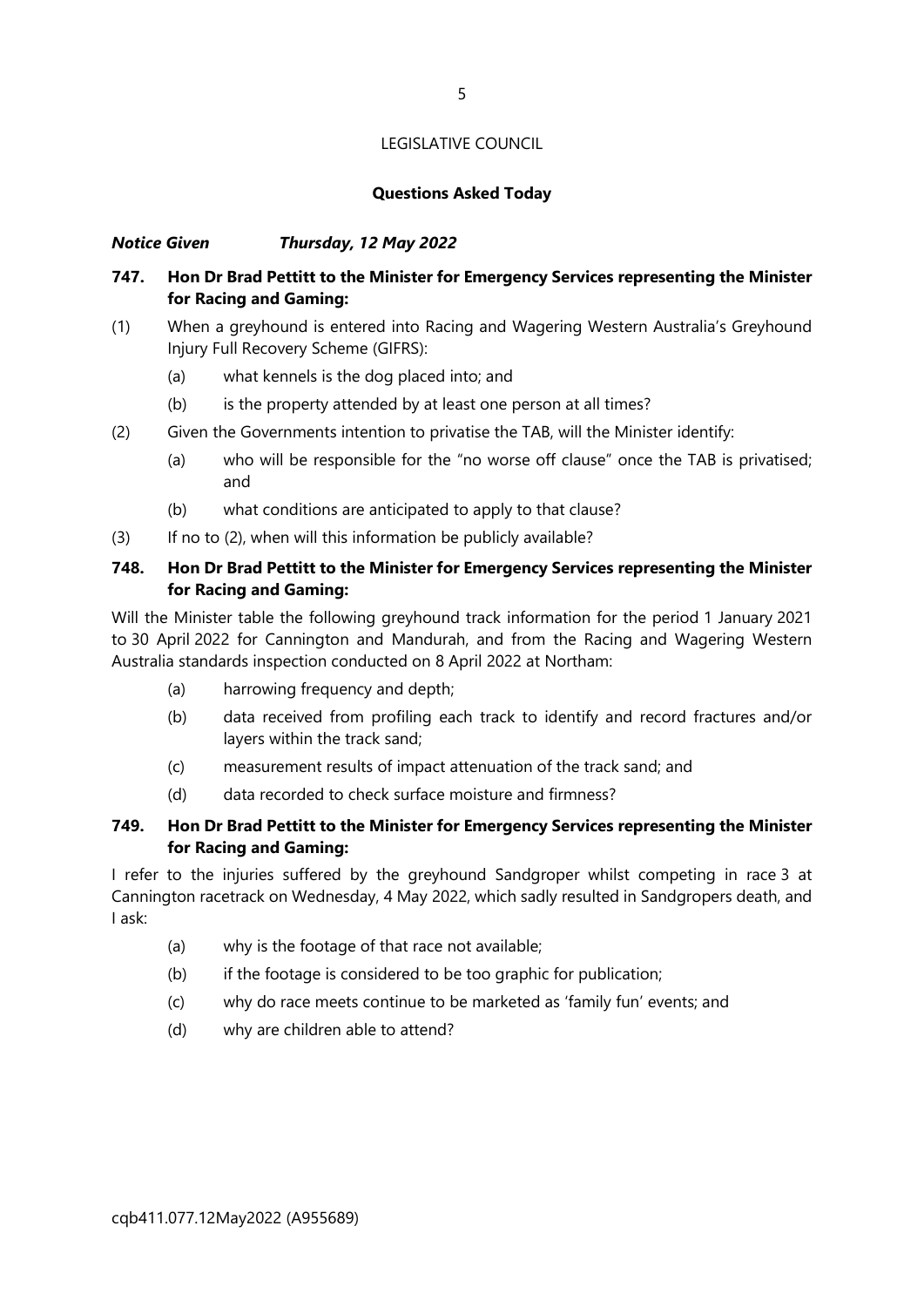## **Questions Asked Today**

# *Notice Given Thursday, 12 May 2022*

## **750. Hon Dr Steve Thomas to the Leader of the House representing the Premier:**

I refer to the \$67 million Level 1 Covid-19 business assistance package announced on 24 February 2022, and I ask:

- (a) as at 30 April 2022, how many applications has the Government received for support under this package;
- (b) how many of these applications have been fully assessed to date;
- (c) of the applications that have been assessed, how many have been deemed eligible for support, and how many have been deemed ineligible; and
- (d) as at 30 April 2022, how much of the \$67 million package has been paid out to Western Australian businesses?

#### **751. Hon Donna Faragher to the Leader of the House representing the Minister for Health:**

I refer to the Department of Health and Gestational Trophoblastic Disease, and I ask, in 2020 and 2021, how many women were diagnosed with this disease?

#### **752. Hon Dr Steve Thomas to the Leader of the House representing the Premier:**

I refer to the \$77 million Safe Transition Industry Support Package announced on 10 February 2022, and I ask:

- (a) as at 30 April 2022, how many applications has the Government received for support under this package;
- (b) how many of these applications have been fully assessed to date;
- (c) of the applications that have been assessed, how many have been deemed eligible for support, and how many have been deemed ineligible; and
- (d) as at 30 April 2022, how much of the \$77 million package has been paid out to Western Australian businesses?

#### **753. Hon Nick Goiran to the Parliamentary Secretary representing the Attorney General:**

I refer to the *Supreme Court Act 1935 (Supreme Court Amendment Rules 2022*, and I ask:

- (a) what was the catalyst for bringing about these amendments to the rules;
- (b) who was consulted prior to these amendment rules being finalised;
- (c) did any person consulted raise any concerns;
- (d) if yes to (c), what were these concerns;
- (e) have the finalised amendment rules addressed these concerns; and
- (f) if no to (e), why not?